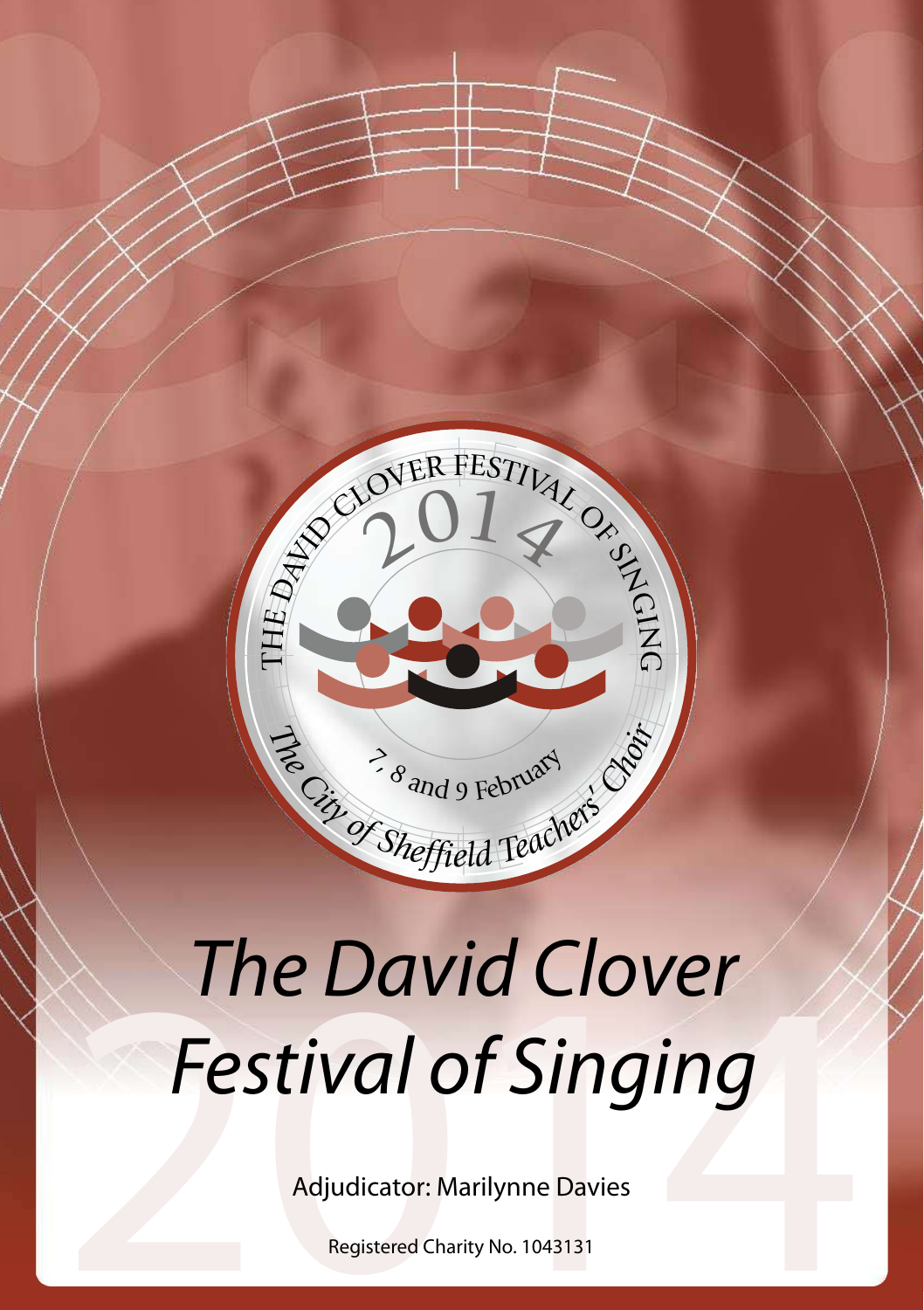

# The City of  $S$ heffield TEACHERS' CHOIR

The City of Sheffield Teachers' Choir was formed on Thursday 7 November, 1968 by Sheffield's then Music Adviser, Dr. David Clover. It was a direct result of the daily choral sessions of his initial residential music course held at the Hayes Conference Centre, Swanwick. This was the first time that Sheffield music teachers had ever come together in this way and it was a historic occasion for Sheffield music.

The choir's first performance was the Festival of Lessons and Carols in Sheffield Cathedral during Christmastide 1968.

For eleven years the choir flourished under David Clover's baton, raising much money for children's charities, both local and national, and giving opportunities for those connected, at that time, with the education service in Sheffield to come together and sing for the sheer joy of singing. Since his death in January 1979 the choir has continued to perform both at home and abroad. It celebrated its fortieth anniversary in 2008 with a concert at St. John's Church, Ranmoor, on Friday 7 November.

The repertoire is wide. Over the years performances have included Mozart's *Requiem,* Dvorak's *Mass in D,* Vivaldi's *Gloria,* Bach's *Magnificat,* Haydn's *Nelson, Harmoniemesse and Maria Theresa Masses*, sacred music by various composers, church services, Stainer's *Crucifixion,* Maunder's *Olivet to Calvary,* William Lloyd Webber's *The Saviour* and *The Divine Compassion*, concert versions of Gilbert and Sulivan operettas, opera choruses, part songs, spirtuals, folk songs and songs from the shows, as well as Festivals of Lessons and Carols.

Venues have included Sheffield's City Hall, its two cathedrals, the Firth Hall (Sheffield University), local churches, school halls, churches in Derbyshire villages, the 'Bronte' village of Haworth, the village of Castleton, Chatsworth House, St. John's College (Cambridge), Fountains Abbey, Ely Cathedral, Wakefield Cathedral, Liverpool's Anglican Cathedral and York Minster. The choir sang in Bochum, as part of the 50th anniversary of the town-twinning with Sheffield, and in Dortmund, Germany, in October 2000. In March 2005 the Teachers' Choir hosted the Dublin City Council Choir and shared an extremely successful concert with them. October 2005 saw the Teachers' Choir singing again with the Dublin Choir, this time in Dublin's City Hall, and also performing with them in a second concert raising almost 5000 euros towards the building of a new hospice in Dublin.

## **THE CITY OF SHEFFIELD TEACHERS' CHOIR WELCOMES NEW SINGERS**

The City of Sheffield Teachers' Choir is a group of amateur singers who enjoy making music together. The choir has widened its membership to those who are not teachers, and welcomes new members in all voice parts.

The two basic requirements are that you want to sing and that you have the commitment expected in belonging to any successful organisation. Rehearsals are held every Thursday evening during term time from 7.00p.m. to 9.00p.m. For further information and venue details please contact the Conductor:

Mr R. D. Green on 0113 256 5320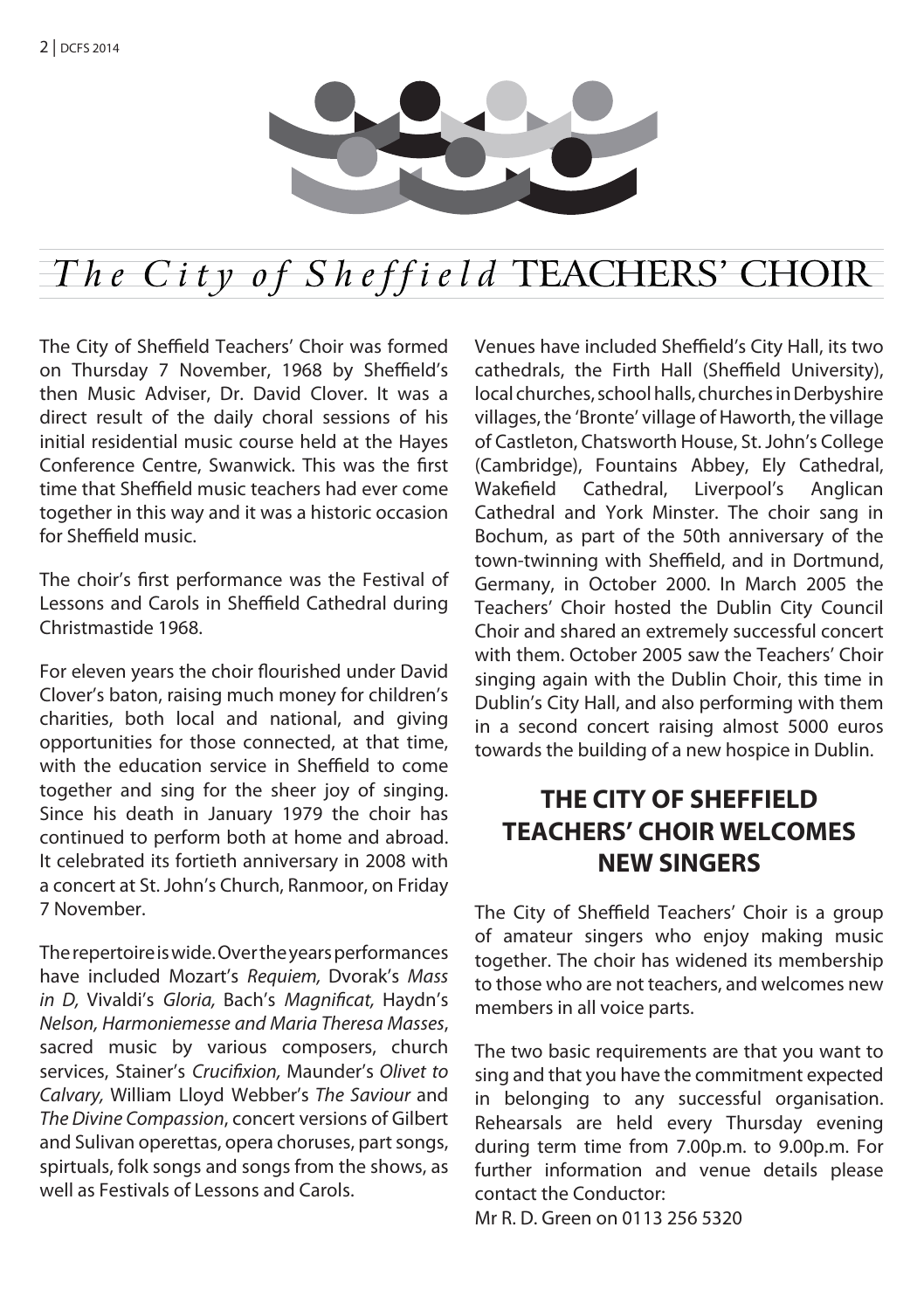# **THE David Clover Festival of Singing**



Dr. David Clover came to Sheffield in 1966 having been appointed as the city's Music Adviser to the Education Department. It was one of the earliest residential courses for music teachers and its daily choral sessions, organised by David, which brought the first members of the Sheffield Teachers' Choir (as it was then known) together in 1968.

Following David's untimely death in 1979, The Teachers' Choir committee at the time decided that there should be a fitting and lasting

tribute and memorial to his work. The result, in 1979, was the establishing of *The David Clover Vocal Prize*, the first competition being held in 1980. *The David Clover Vocal Prize* later became *The David Clover Competition for Singers*, and in 2010 was re-named *The David Clover Festival of Singing*. The original *Vocal Prize* provided an opportunity for singers to perform songs of their own choice with a view to being helped and encouraged by experienced judges of singing, and that ethos is still as strong as it ever was.

*The Vocal Prize* started in a small way with only two classes for those of secondary school age. Since its inception, it has grown into a competitive event of worth, high standing, credibility and stature in the eyes of discerning musicians not only in and around the city of Sheffield, but also nationally. It has also proved itself a worthy vehicle of encouragement and support for young singers, but the Festival is now open to **all** singers from the age of nine, and its chief objective is to foster this branch of music making which was ever one of Dr. Clover's greatest loves - singing. He strongly maintained, as others have done, that everyone has a musical instrument which can be developed - the voice - and much of his work was devoted to fostering the use of young voices whether as soloists or choralists. He believed that the voice deserved equal status with other musical instruments.

Over the years, internartionally famed singers and teachers of singing have adjudicated at the Festival inclcuding Constance Shacklock (President from 1985-1999), Marjorie Thomas, Jean Allister, Rae Woodland, Nigel Perrin, Mollie Petrie (President from 1999-2013, and the first Patron from 2013) and Mark Wildman (Vice President from 1999-2013, and The President from 2013).

Previous winners include Elizabeth Watts (international soprano and Vice-President), Ella Taylor (BBC Radio 2 Choirgirl of the Year 2010) and many others (including Cari Searle, Jessica Greaves, Harriet Eyley, Anna Harvey and John Savournin) who have joined the singing professions.

Once the annual Festival has ended, *The City of Sheffield Teachers' Choir* is always delighted to invite singers from the Festival to share in its concerts when possible.

## **Mollie Petrie** *FGSM FRSA*

Patron of the City of Sheffield Teachers' Choir and the David Clover Festival of Singing



*My warmest wishes to you all for another successful Festival.*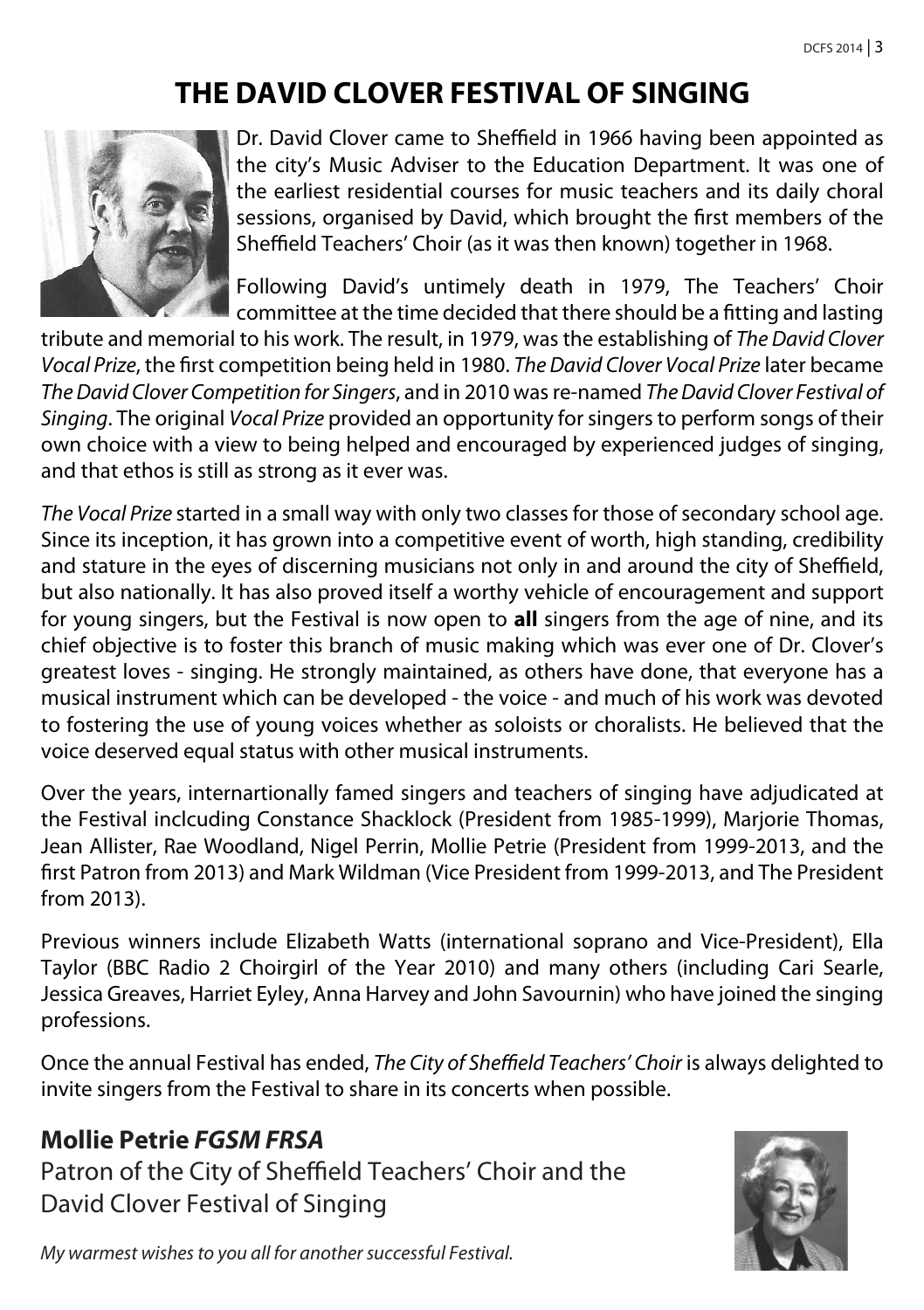

three years.

## **Professor Mark Wildman** *FRAM FRSA*  President of the City of Sheffield Teachers' Choir and the David Clover Festival of Singing

Mark received his early musical education at The King's School, Gloucester and as a chorister in Gloucester Cathedral. Later on he studied at The Royal Academy of Music where he was awarded the Westmorland Scholarship, the Recital Diploma and the Frederick Slinn Fellowship. In 1976, whilst still a student at the RAM, he won a Choral Exhibition at St. George's Chapel, Windsor Castle, where he sang for

Mark has traveled throughout Europe, Scandinavia, the British Isles and the USA, where as well as works from the standard repertoire, engagements have included Walton's *Belshazzar's Feast*, Mahler's *Symphony of a Thousand*, Elgar's *The Kingdom*, Stravinsky's *Les Noces* and *Pulcinella* and Rachmaninov's *The Bells*. In 1976 Mark sang in the first of a series of performances of the complete Church Cantatas of J.S. Bach. To date he has performed nearly 200 of these including the solo cantatas *Ich habe genug* and *Ich will den Kreuzstab gerne tragen*. He has sung with most of Britain's foremost orchestras, at the Promenade concerts and at a number of British and European Festivals. In recital, Mark has a wide repertoire ranging from the works of Purcell, Boyce and Arne to those of Roger Steptoe, Philip White, Arthur Wills and Giles Swayne, of whose works he has given first performances.

He combines a busy performing career with that of a Professor of Singing at the Royal Academy of Music where he was appointed Head of Vocal Studies in 1991. He is a much travelled adjudicator and is an examiner for the Associated Board of the Royal Schools of Music. He was elected a Fellow of the Royal Academy of Music in 1994 and a fellow of the Royal Society of Arts in 1995.

**Marilynne Davies** *BA, M.Ed, LRAM, PGCA, FRSA* Adjudicator of the 2014 David Clover Festival of Singing

Marilynne's experience embraces performance, education and conducting and she was until recently Head of the School of Performance at the College of Ripon and York St.John, a post that included Music, Dance, Drama, Film and Television.

She now has a busy freelance career as an adjudicator at national and international festivals, as a voice consultant, teacher and conductor, and as a leader of a variety of workshops.



Her experience in teaching ranges from nursery to post-graduate levels and she has been external examiner and assessor in performance for a number of universities at the graduate and postgraduate level.

As a singer she has performed in opera and oratorio and as recitalist. She has sung with a small professional choir of 20 voices with whom she gave first performances of newly commissioned works.

In 2011 she was honoured to be one of the first of two Music adjudicators made Fellows of the British and International Federation of Festivals.

She is looking forward to returning to the David Clover Festival.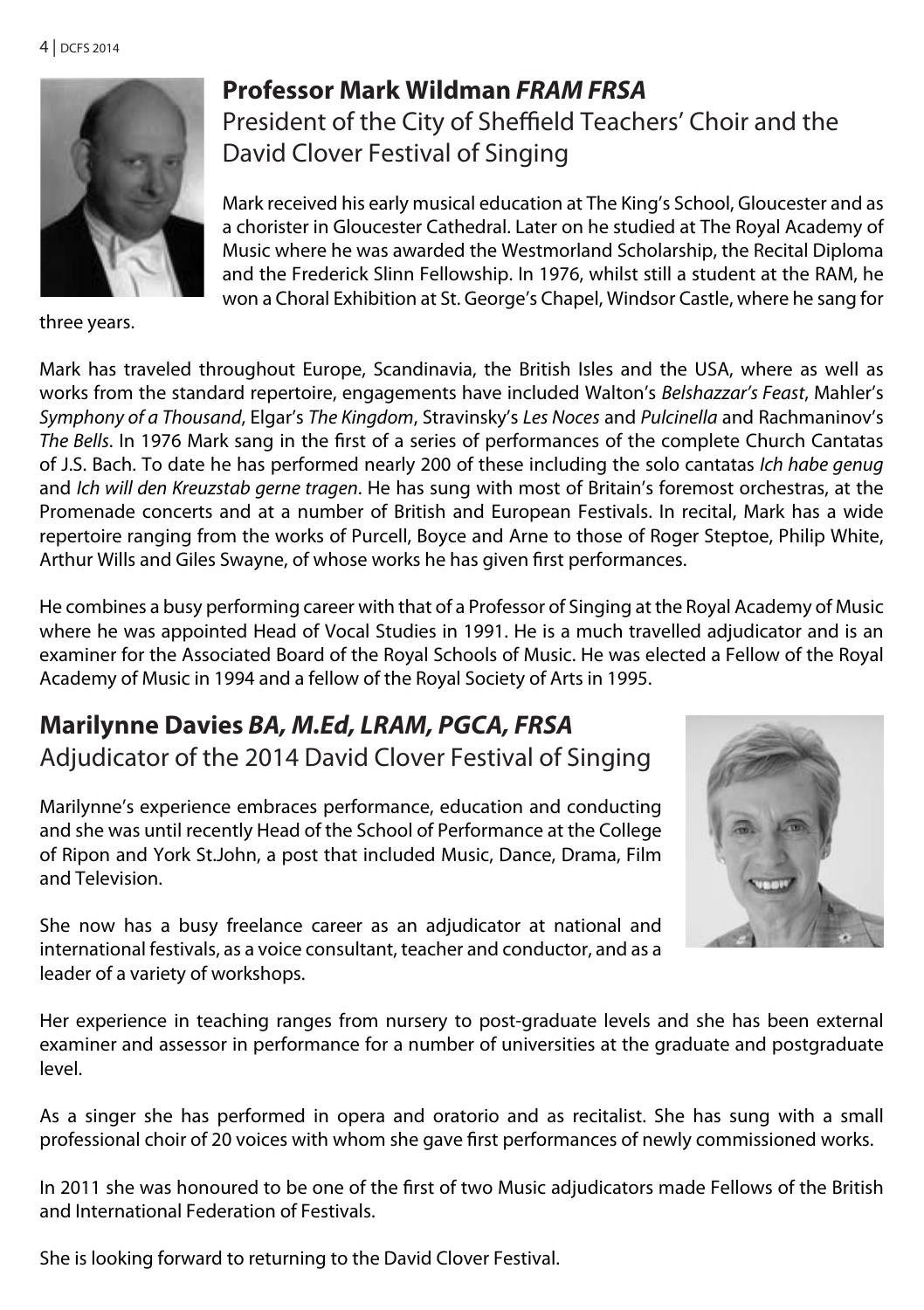# **FRIDAY 7 FEBRUARY 6.30pm Dore and Totley United Reformed Church**

## **OPERA CLASS (22 and over) sponsored by the ISM Sheffield**

| Alexandra Robinson      | Donde Lieta Uscì (La Bohème)                 | Puccini   |
|-------------------------|----------------------------------------------|-----------|
| <b>Anthony Trippett</b> | When a Maiden Takes Your Fancy (Il Seraglio) | Mozart    |
| Anne Bailey             | V'adoro, Pupille (Giulio Cesare)             | Handel    |
| Lorraine Webb           | Je dis que rien ne m'épouvante (Carmen)      | Bizet     |
| Rebecca Schneider       | Hello! O Margaret, It's You (The Telephone)  | Menotti   |
| David Walters           | Una furtiva lagrima (L'Elisir d'amore)       | Donizetti |
| Annabelle Pepper        | Una Voce Poco Fa (Il Barbiere di Siviglia)   | Rossini   |

## **OPEN RECITAL CLASS (22 and over) sponsored by Paul Clerehugh**

| Jennifer Atkinson       | Not all My Torments                      | Purcell         |
|-------------------------|------------------------------------------|-----------------|
|                         | Les Filles de Cadix                      | Viardot         |
|                         | The Trees They Grow so High              | trad.           |
|                         | Voi che sapete (Le Nozze di Figaro)      | Mozart          |
| Gillian von Fragstein   | If Music be the Food of Love             | Purcell         |
|                         | Die Forelle                              | Schubert        |
|                         | Rusalka's Song to the Moon (Rusalka)     | Dvorak          |
|                         | The Cuckoo                               | trad.           |
| Alexandra Robinson      | Vieni, vieni, o mio diletto              | Vivaldi         |
|                         | The Lark in the Clear Air                | trad.           |
|                         | CTPAWHAR MUHYTA (The Fearful Moment)     | Tchaikovsky     |
|                         | Il Vole (Fiançailles pour rire)          | Poulenc         |
| <b>Anthony Trippett</b> | Man is for the Woman Made                | Purcell         |
|                         | O Isis und Osiris (Die Zauberflöte)      | Mozart          |
|                         | El Caudillo de los Ciento                | Cruz            |
|                         | Oh No John                               | trad.           |
| Annabelle Pepper        | Se tu m'ami                              | Pergolesi       |
|                         | David of the White Rock                  | trad.           |
|                         | Sleep                                    | Gurney          |
|                         | Awake Saturnia  Iris Hence Away (Semele) | Handel          |
| Anne Bailey             | Se tu m'ami                              | Pergolesi       |
|                         | En Sourdine                              | Fauré           |
|                         | Why Do I Love?                           | Armstrong Gibbs |
|                         | <b>Sweet Afton Waters</b>                | trad.           |
| Rebecca Schneider       | Mio Caro Bene (Rodelinda)                | Handel          |
|                         | Sorrow Stay                              | Dowland         |
|                         | Come You Not From Newcastle              | trad.           |
|                         | Old Sir Faulk                            | Walton          |
|                         |                                          |                 |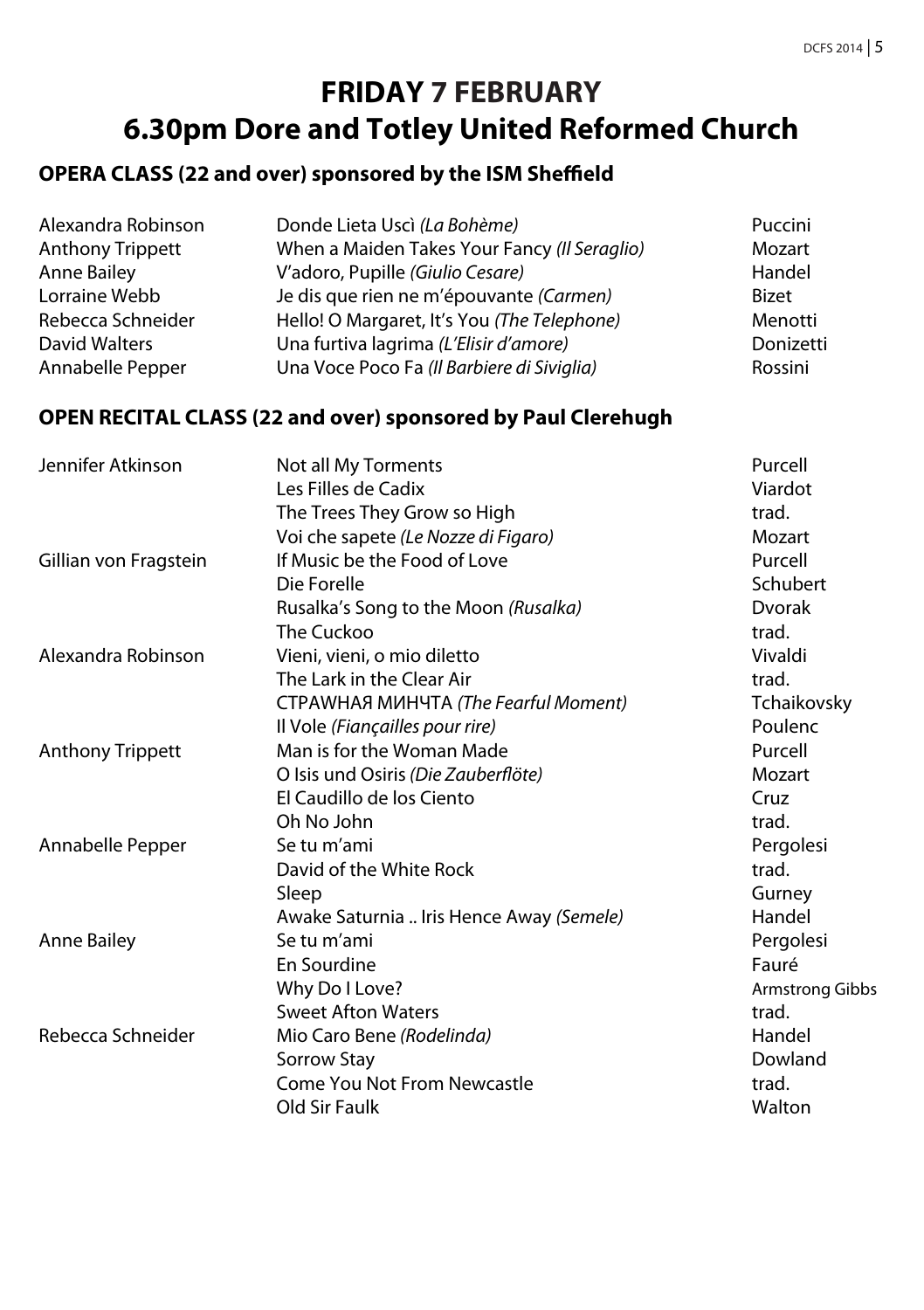# **SATURDAY 8 FEBRUARY 10.00am Dore and Totley United Reformed Church**

#### **ANNIVERSARY CLASS (any age) sponsored by David Durrant**

| Pippa Crossland  | I Love Paris (Can-Can)                  | Porter     |
|------------------|-----------------------------------------|------------|
| David Walters    | O del mio dolce ardor (Paride ed Elena) | Gluck      |
| Annabelle Pepper | Allerseelen                             | R. Strauss |
| Caroline Ridler  | O del mio dolce ardor (Paride ed Elena) | Gluck      |

#### **BRITISH SONG CLASS (17 – 21) sponsored by Dr Peter Humphries**

| <b>Emily Chattle</b> | If Music be the Food of Love      | Purcell          |
|----------------------|-----------------------------------|------------------|
| Caroline Ridler      | Mother, I Will Have a Husband     | Jacob            |
| Jacob Pountney       | Linden Lea                        | Vaughan Williams |
| Judith le Breuilly   | Nurse's Song (Charm of Lullabies) | <b>Britten</b>   |
| Alexandra Stenson    | Sleep                             | Gurney           |
| Ashleigh Roberts     | Now Sleeps the Crimson Petal      | Ouilter          |

#### **ORATORIO OR SACRED SONG CLASS (22 and over) sponsored by Sheffield Chorale**

| <b>Anthony Trippett</b> | O God, Have Mercy (St. Paul)                           | Mendelssohn |
|-------------------------|--------------------------------------------------------|-------------|
| Rebecca Schneider       | O Grant it Heaven                                      |             |
|                         | So Shall the Lute and Harp (Judas Maccabeus)           | Handel      |
| Annabelle Pepper        | Agnus Dei (Mass in B minor)                            | Bach        |
| David Walters           | Total Eclipse (Samson)                                 | Handel      |
| Alexandra Robinson      | Jagen is sie Lust der Götter (Was mir behagt: BWV 208) | Bach        |
| Anne Bailey             | Tecum Principium (Dixit Dominus)                       | Handel      |

#### **SONGS FROM THE SHOWS CLASS (13 – 16) sponsored by The Rotary Club of Abbeydale**

| Ella Verity          | My Ship (Lady in the Dark)                        | Weill       |
|----------------------|---------------------------------------------------|-------------|
| <b>Tabitha Smart</b> | I Could Have Danced All Night (My Fair Lady)      | Loewe       |
| Mary Wilcock         | Hushabye Mountain (Chitty Chitty Bang Bang)       | Sherman     |
| <b>Ruth Dobbins</b>  | How Could I Ever Know? (The Secret Garden)        | Simon       |
| Caitlin O'Toole      | Matchmaker (Fiddler on the Roof)                  | <b>Bock</b> |
| Alice Gold           | I Hate Men (Kiss Me Kate)                         | Porter      |
| Nancy Lee            | A Nightingale Sang in Berkeley Square (New Faces) | Sherwin     |
| Alana Wroe           | Far From the Home I Love (Fiddler on the Roof)    | <b>Bock</b> |
| Megan-Rose Dobbins   | Naughty (Matilda)                                 | Minchin     |
| <b>Millie Scott</b>  | I Enjoy Being a Girl (Flower Drum Song)           | Rodaers     |

#### **BRITISH SONG CLASS (22 and over) sponsored by Alan Young**

| Gillian von Fragstein | The Singer     | Head             |
|-----------------------|----------------|------------------|
| David Walters         | The Call       | Vaughan Williams |
| Alexandra Robinson    | Autumn Evening | Ouilter          |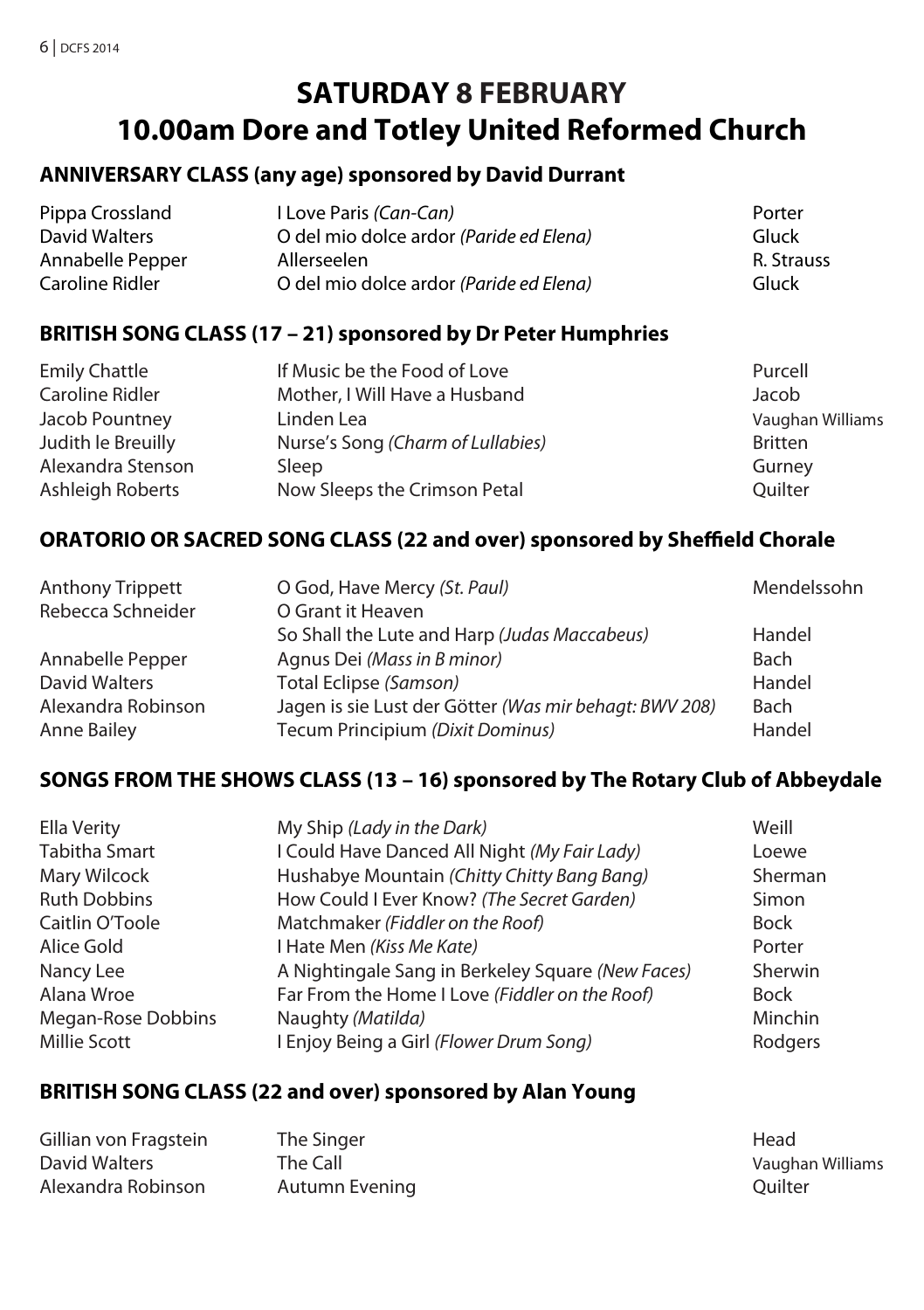#### DCFS 2014 | 7

## **1.45pm Dore and Totley United Reformed Church,**

## **JUNIOR RECITAL CLASS (13 – 15) sponsored by Elizabeth and Stuart Hampshire**

| Caitlin O'Toole     | Silent Worship                          | Handel           |
|---------------------|-----------------------------------------|------------------|
|                     | The Cloths of Heaven                    | Dunhill          |
|                     | A-Roving                                | trad.            |
| Megan-Rose Dobbins  | Se tu m'ami                             | Pergolesi        |
|                     | The Ships of Arcady                     | Head             |
|                     | The Mermaid                             | trad.            |
| Lydia Messam        | My Mother Bids Me Bind My Hair          | Haydn            |
|                     | The Man-in-the-Moon                     | Musgrave         |
|                     | Searching for Lambs                     | trad.            |
| Ella Verity         | Vieni, vieni o mio diletto              | Vivaldi          |
|                     | The Sprig of Thyme                      | trad.            |
|                     | The Vain Suit                           | <b>Brahms</b>    |
| Nancy Lee           | He Wishes for the Cloths of Heaven      | <b>Jenkins</b>   |
|                     | <b>Star Vicino</b>                      | Rosa             |
|                     | <b>Island Spinning Song</b>             | trad.            |
| Louise Somerset     | Lascia ch'io pianga (Rinaldo)           | Handel           |
|                     | The Water Mill                          | Vaughan Williams |
|                     | The Next Market Day                     | trad.            |
| Mary Wilcock        | <b>When Daisies Pied</b>                | T. Arne          |
|                     | Art Thou Troubled? (Rodelinda)          | Handel           |
|                     | Air Falalalo                            | trad.            |
| <b>Ruth Dobbins</b> | Nina                                    | <b>Baker</b>     |
|                     | Maria Wiegenlied                        | Reger            |
|                     | A-Roving                                | trad.            |
| <b>Rachel Hill</b>  | Solveig's Song (Peer Gynt)              | Grieg            |
|                     | Hark! The Ech'ing Air (The Fairy Queen) | Purcell          |
|                     | The Turtle Dove                         | trad.            |

#### **SONGS FROM THE SHOWS CLASS (17 – 21) sponsored by Heather and Keith Hoyland**

| Rachel Bricklebank | I Sit in the Sun (Salad Days)                                           | Slade    |
|--------------------|-------------------------------------------------------------------------|----------|
| Judith le Breuilly | Summertime (Porgy and Bess)                                             | Gershwin |
| Jacob Pountney     | More I Cannot Wish You (Guys and Dolls)                                 | Loesser  |
| Ashleigh Roberts   | Wishing You Were Somehow Here Again (Phantom of the Opera) Lloyd Webber |          |
| Caroline Ridler    | Green Finch and Linnet Bird (Sweeney Todd)                              | Sondheim |

#### **ORATORIO OR SACRED SONG CLASS (13 – 16) sponsored by The Rotary Club of Abbeydale**

| Alice Gold     | How Beautiful are the Feet (Messiah) | Handel |
|----------------|--------------------------------------|--------|
| Nancy Lee      | Candlelight Carol                    | Mold   |
| Robert McKinna | Pie Jesu (Requiem)                   | Fauré  |
| Molly O'Toole  | Maria Wiegenlied                     | Reger  |
| Tabitha Smart  | All Things Bright and Beautiful      | Rutter |
| Ella Verity    | The Virgin's Slumber Song            | Reger  |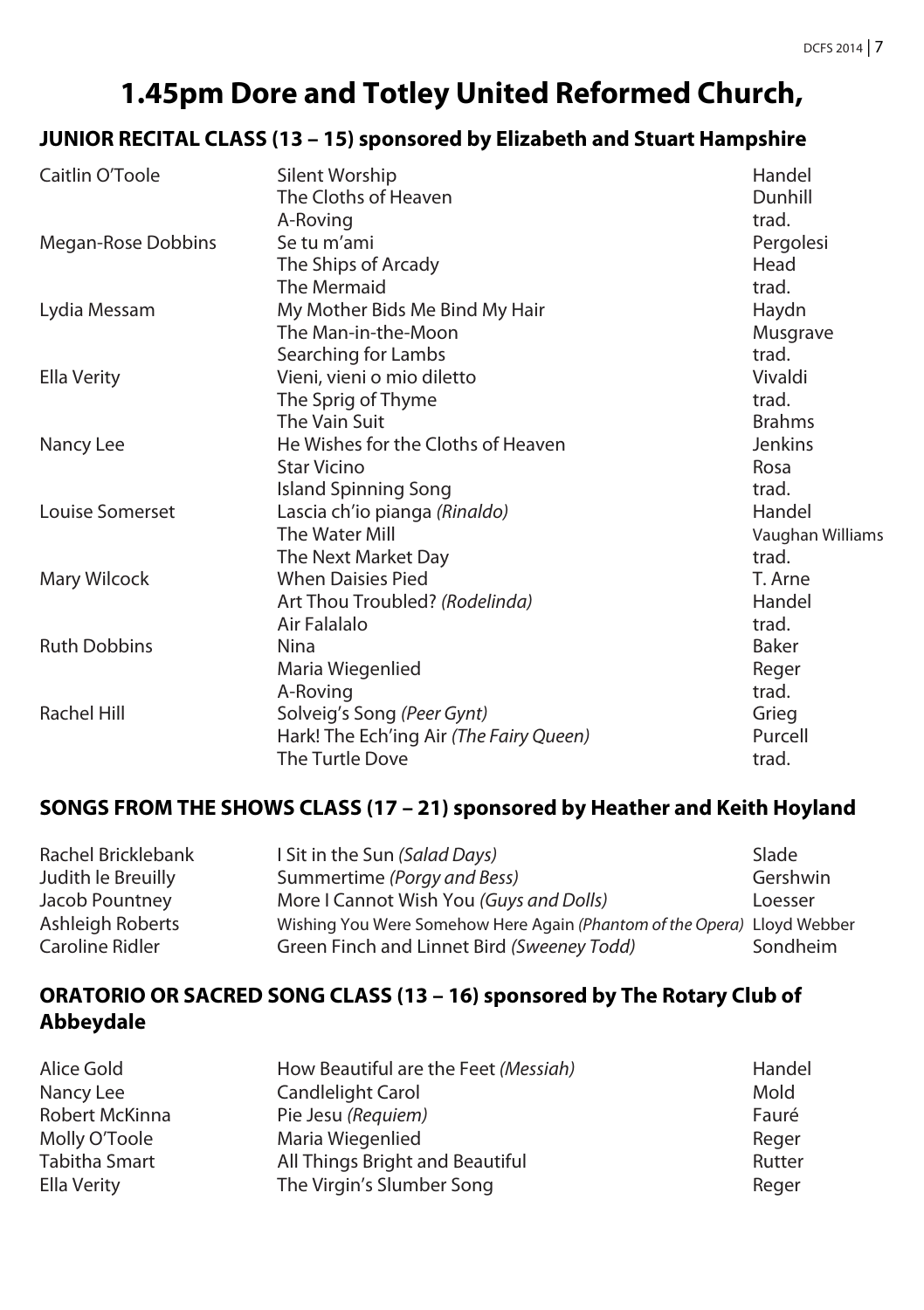## **6.00pm Dore and Totley United Reformed Church**

#### **INTERMEDIATE RECITAL CLASS (16 – 17) sponsored by Dore Male Voice Choir**

| Alice Gold           | Se tu m'ami                                     | Pergolesi          |
|----------------------|-------------------------------------------------|--------------------|
|                      | The Sun Whos Rays (The Mikado)                  | Sullivan           |
|                      | Searching for Lambs                             | trad.              |
|                      | Vedrai, carino (Don Giovanni)                   | Mozart             |
| Lydia Honey          | O del mio dolce ardor (Paride ed Elena)         | Gluck              |
|                      | The Sky Above the Roof                          | Vaughan Williams   |
|                      | Vilija (The Merry Widow)                        | Lehar              |
|                      | The Sally Gardens                               | trad.              |
| Molly O'Toole        | Tu lo sai                                       | Torelli            |
|                      | Everyone Sang                                   | Sasson / Higginson |
|                      | E' Luccellino                                   | Puccini            |
|                      | Lewis Bridal Song                               | trad.              |
| Rachel Bricklebank   | If Music be the Food of Love                    | Purcell            |
|                      | Dans les Ruines d'une Abbaye                    | Fauré              |
|                      | Young Love Lies Sleeping                        | Somervell          |
|                      | Ho-ru, Ho-ro, My Little Wee Girl                | trad.              |
| <b>Emily Chattle</b> | If Music be the Food of Love                    | Purcell            |
|                      | <b>Fidgety Bairn</b>                            | trad.              |
|                      | She had a Letter From Her Love (Merrie England) | German             |
|                      | Die Forelle                                     | Schubert           |
| Vanessa Frampton     | Se tu m 'ami                                    | Pergolesi          |
|                      | The Bonny Lighter Boy                           | trad.              |
|                      | El Majo Discreto                                | Granados           |
|                      | Angels Ever Bright and Fair (Theodora)          | Handel             |

## **OPERA CLASS (17 – 21) sponsored by the ISM Sheffield**

| Alexandra Stenson  | The Embroidery Aria (Peter Grimes)      | Britten |
|--------------------|-----------------------------------------|---------|
| Vanessa Frampton   | Voi che sapete (Le Nozze di Figaro)     | Mozart  |
| Judith le Breuilly | E amore un ladroncello (Così fan Tutte) | Mozart  |

#### **BRITISH SONG CLASS (13 – 16) sponsored by Wendy Nutton**

| Mary Wilcock   | Sweet Kate                            | Jones           |
|----------------|---------------------------------------|-----------------|
| Alice Gold     | Corpus Christi                        | <b>Britten</b>  |
| Robert McKinna | Dusk                                  | Armstrong Gibbs |
| Tabitha Smart  | <b>You Spotted Snakes</b>             | Armstrong Gibbs |
| Ella Verity    | I Attempt From Love's Sickness to Fly | Purcell         |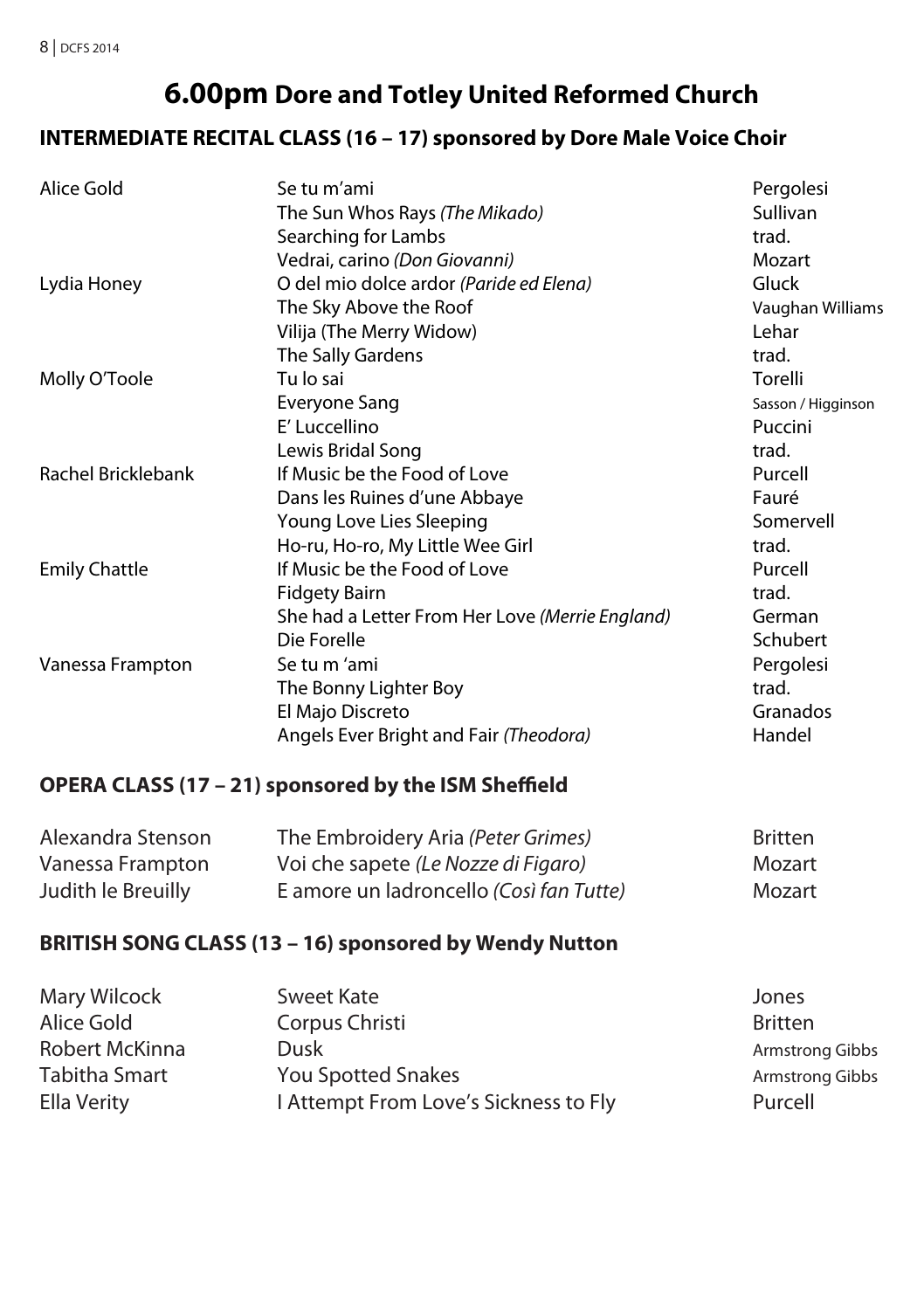# **SUNDAY 9 FEBRUARY 9.45am Holiday Inn**

#### **VOCAL SOLO CLASS (9 – 12) sponsored by Hallam Choral Society**

| Hushabye Mountain (Chitty Chitty Bang Bang)<br>Amy Coan                |                                               | Sherman |  |
|------------------------------------------------------------------------|-----------------------------------------------|---------|--|
| SONGS FROM THE SHOWS CLASS (22 and over) sponsored by Christine Barkla |                                               |         |  |
| Andrew Coan                                                            | On the Street Where You Live (My Fair Lady)   | Loewe   |  |
| Anne Bailey                                                            | On My Lips Every Kiss is Like Wine (Giuditta) | Lehar   |  |

#### **ENGLISH WORDS AND SONG CLASS (any age) sponsored by Dr Vivien Pike and Ralph Green**

| <b>Emily Chattle</b>    | The Call                  | Vaughan Williams |
|-------------------------|---------------------------|------------------|
| <b>Anthony Trippett</b> | Trade Winds               | Keel             |
| Pippa Crossland         | Dusk                      | Armstrong Gibbs  |
| Jacob Pountney          | The Lark in the Clear Air | arr. Tate        |
| Alexandra Stenson       | <b>Nocturne</b>           | Barber           |
| Alice Gold              | <b>Spring Sorrow</b>      | Ireland          |

#### **ORATORIO OR SACRED SONG CLASS (17 – 21) sponsored by Millhouse Green Male Voice Choir**

| Vanessa Frampton     | Pie Jesu (Requiem)                   | Fauré       |
|----------------------|--------------------------------------|-------------|
| Rachel Bricklebank   | How Beautiful are the Feet (Messiah) | Handel      |
| <b>Emily Chattle</b> | Oh, Had I Jubal's Lyre (Joshua)      | Handel      |
| Liv Ibell            | O Rest in the Lord (Elijah)          | Mendelssohn |
| Judith le Breuilly   | Quia Respexit (Magnificat)           | Bach        |

## **1.45pm Holiday Inn**

#### **SENIOR RECITAL CLASS (18 – 21) sponsored by Jack Senior, in memory of his wife Barbara**

| Alexandra Stenson  | Un cenno leggiadretto (Serse)                | Handel         |
|--------------------|----------------------------------------------|----------------|
|                    | Das Rosenband                                | <b>Strauss</b> |
|                    | She Moved Through the Fair                   | trad.          |
|                    | Love's Philosophy                            | Ouilter        |
| Ashleigh Roberts   | Music for a While                            | Purcell        |
|                    | Du Bist die Ruh                              | Schubert       |
|                    | When a Merry Maiden Marries (The Gondoliers) | Sullivan       |
|                    | The Turtle Dove                              | trad.          |
| Liv Ibell          | Lascia ch'io pianga (Rinaldo)                | Handel         |
|                    | Widmung (Myrthen)                            | Schumann       |
|                    | Love's Philosophy                            | Ouilter        |
|                    | The Gartan Mother's Lullaby                  | trad.          |
| Judith le Breuilly | Hymen haste, thy torch prepare (Semele)      | Handel         |
|                    | Queen Mary's Song                            | Elgar          |
|                    | Sleep                                        | Gurney         |
|                    | The Sally Gardens                            | trad.          |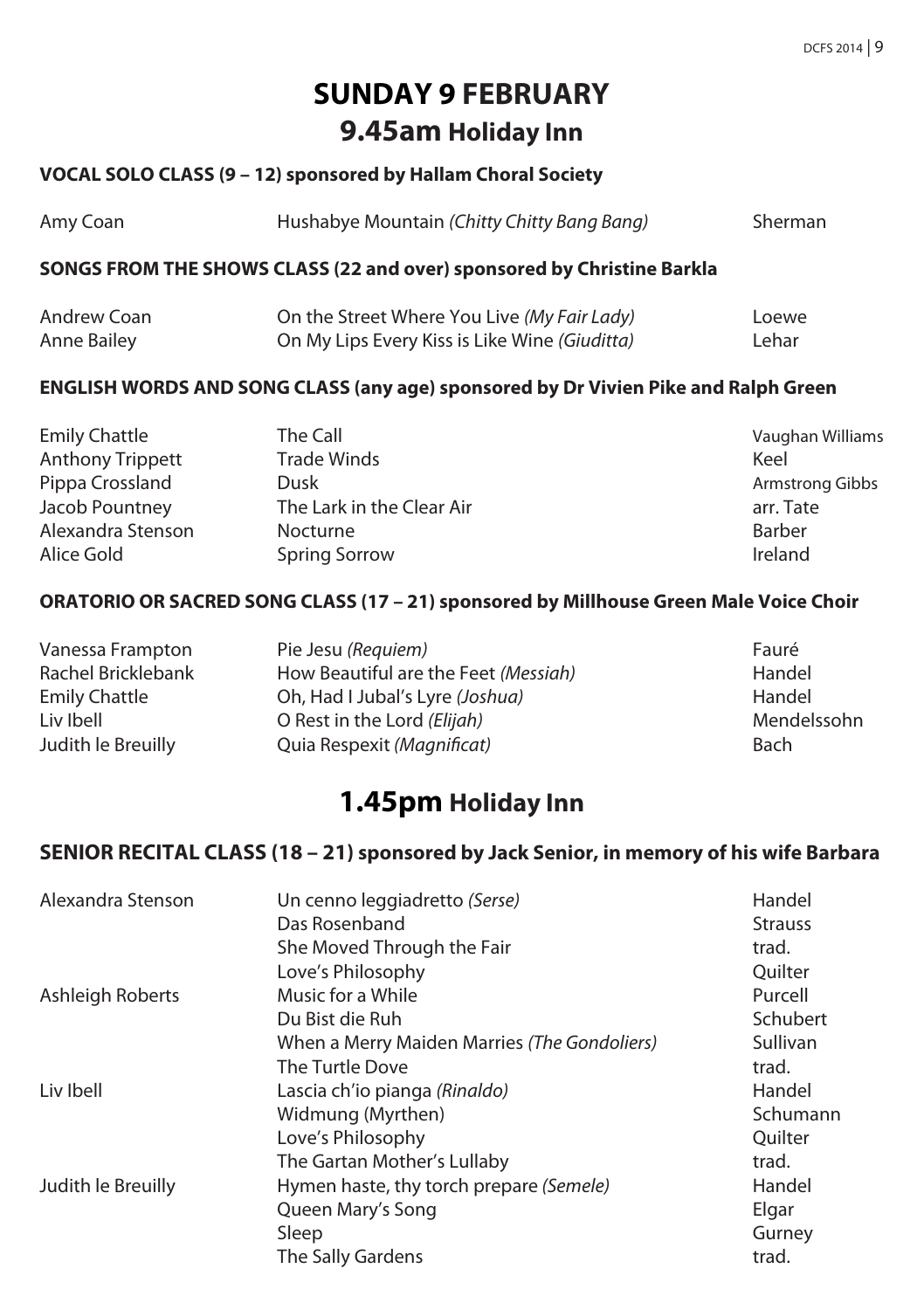| Florin Bailey | Dido's Farewell (Dido and Aeneas)               | Purcell  |
|---------------|-------------------------------------------------|----------|
|               | Du Bist die Ruh                                 | Schubert |
|               | She Had a Letter From Her Love (Merrie England) | German   |
|               | She Moved Through the Fair                      | trad.    |

#### **LIED (any age) CLASS sponsored by Elizabeth Watts**

| Alexandra Robinson | Anakreons Grab                                   | Wolf     |
|--------------------|--------------------------------------------------|----------|
| David Walters      | Verborgenheit                                    | Wolf     |
| Rebecca Schneider  | Mignon III                                       | Wolf     |
| Liv Ibell          | Die beiden Grenadiere                            | Schumann |
| Judith le Breuilly | Du Ring an meinem Finger (Frauenliebe und Leben) | Schumann |

#### **FRENCH SONG CLASS (any age) sponsored by Dr Peter Humphries**

| Caroline Ridler    | A Chloris                   | Hahn      |
|--------------------|-----------------------------|-----------|
| Molly O'Toole      | Jeunes Fillettes            | Weckerlin |
| Alice Gold         | Dans les Ruines d'un Abbaye | Fauré     |
| Vanessa Frampton   | Dans les Ruines d'un Abbaye | Fauré     |
| Alexandra Stenson  | Oh Quand Je Dors            | Liszt     |
| Judith le Breuilly | Après un Rêve               | Fauré     |
| Alexandra Robinson | L'Invitation au Voyage      | Duparc    |
| Rebecca Schneider  | Le Colibri                  | Chausson  |

## **6.45pm Holiday Inn**

#### **RECITAL FINALS**

#### **NON-RECITAL FINAL**

Vocal Solo (9-12) British Song (13-16) Oratorio or Sacred Song (13-16) Songs from the Shows (13-16) *INTERVAL*

# **NON-RECITAL FINAL (Cont.)**

Opera (17-21) Opera (22 and over) French Song (any age)<br>
Songs from the Shows (17-21)<br>
Songs from the Shows (17-21)<br>
Songs from the Shows (17-21) Anniversary Class (any age)

British Song (22 and over) Oratorio or Sacred Song (17-21) Oratorio or Sacred Song (22 and over) Songs from the Shows (22 and over)

## **Performance by the winner of the English WORDS AND Song Class and presentation of The Petrie Rose Bowl**

The Petrie Rose Bowl is given by the first Patron of the David Clover Festival of Singing, Mollie Petrie. It is awarded to the winner of the English Words and Song Class in which the performer recites the words from memory before singing the song and shows clarity of communication with understanding and imagination.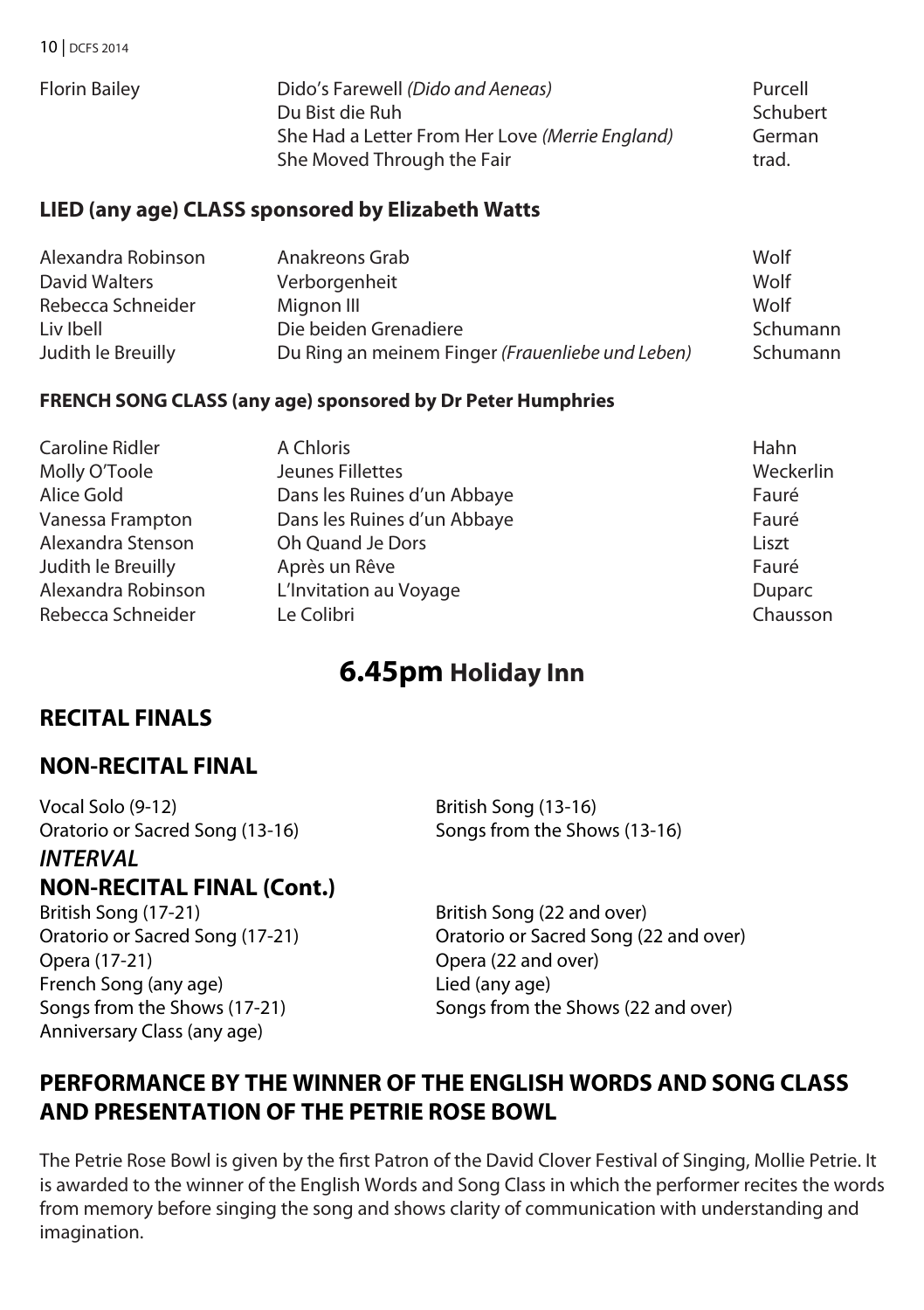#### **Adjudications and Presentation of**

**The Don Greenfield Trophy** - This is given by the Hallam Choral Society, and will be awarded to the winner of the Vocal Solo Class (age 9 to 12) in the Non-Recital category. It is in memory of the life and work of Don Greenfield, conductor for many years of the Hallam Choral Society, a teacher of primary school children and a former member of The City of Sheffield Teachers' Choir.

**The Kathleen Walker Memorial Prize** - This is given by her daughter Anne, in memory of Kathleen Walker, who was a founder member and accompanist of the Teachers' Choir, and musical director of several operatic societies in Sheffield. It will be awarded for the most outstanding performance of a "Song from the Shows" from Class 16 (13-16) or Class 17 (17-21) in the Non-Recital catagory.

**The Michael Peaker Memorial Trophy and Prize** - is given by Worrall Male Voice Choir in memory of Michael Peaker, of his contribution as accompanist and conductor, and as organist at St. Matthias's Church, Stocksbridge. The award will be given for the most outstanding performance, by anyone aged 21 or under, of an aria from an oratorio, or of a sacred song, during the Festival.

**The Constance Shacklock Memorial Rose Bowl** - This is given by Ralph Green in memory of Constance Shacklock, who was President of the City of Sheffield Teachers' Choir from 1985 to 1999, and will be awarded for the most outstanding operatic performance during the Festival.

**The Edith and Ronald Batty Salvers** - This is given by Valerie and Geoff Littledyke in memory of Val's parents Edith and Ronald Batty. It will be presented to the most promising young female and male singers, respectively, aged 15 or under, from any part of the Festival. The Edith Batty Salver will go to the female singer and the Ronald Batty to the male singer.

**The Doug Crossland Memorial Shield and Prize** - This is given by Worrall Male Voice Choir in memory of Doug Crossland, its conductor from 1971 to 1995 and will be awarded to the most promising female singer between the ages of 16 and 23 from any part of the Festival.

**The John Gilbert Wilson Award and Prize** - This is given by Mrs. J. Hamnett in memory of her father, who sang in Sheffield all his life, was a member of the Sheffield Philharmonic Chorus and who was a founder member of The Sheffield Comic Opera Society. It will be awarded to the most promising male singer between the ages of 16 and 23 from any part of the Festival.

**The City of Sheffield Teachers' Choir Silver Salver and Prize** - This is given by Ann Durrant, a member of the Teachers' Choir for over twenty years, and will be awarded for the most outstanding performance by a winner in the Non-Recital Classes.

#### **The 2014 David Clover Festival of Singing Recital Awards**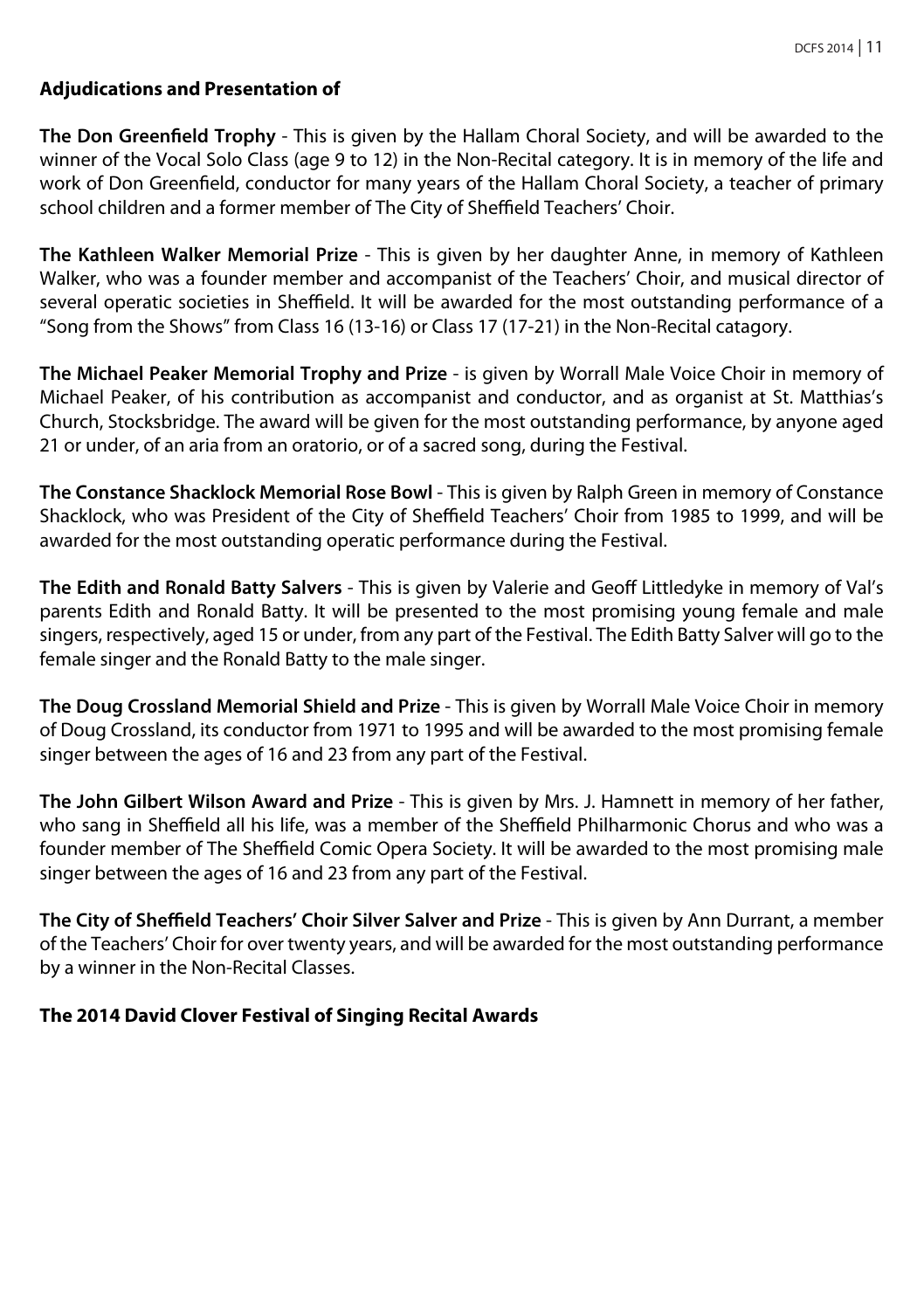#### **Gillian Farnsworth** *ARCM* Official Accompanist



Gillian has been an official accompanist for the David Clover Festival of Singing since 1992 and also for other local festivals. She was an external student for the ARCM diploma, studying at the School of Music Huddersfield whilst school teaching, subsequently teaching in junior, secondary and approved schools. She is a member of a string quartet (viola), piano teacher and church organist. She regularly accompanies instrumentalists and singers for auditions and exams and has worked with many choirs. The development of confidence and skill of singers through the Festival is always a joy to see and hear.

#### **Linda Wareham** *BA ARCM* Official Accompanist

Linda began her formal piano studies at the relatively late age of eleven. She subsequently studied music at Bretton Hall, gaining a Certificate of Education. She continued her piano studies with Vera Yelverton in London, gaining the ARCM Diploma and participating in concerts at the Alexandra Palace, the Purcell Room and the Queen Elizabeth Hall. During this time Linda also won several prizes at various London music festivals. She established a busy private piano teaching practice in Oxford, was the accompanist for the City of Oxford Choir and regularly accompanied at local musical festivals and for grade and diploma exams. After the family move to Sheffield she quickly re-established her private teaching



practice. During her 'spare' time she studied for a Bachelor of Arts degree with the Open University. She is regularly in demand to accompany students for instrumental exams and festival classes and has been the accompanist for the Sheffield Chorale for a number of years. Linda also performs regularly as a duo with John Cooper (violin), and is very pleased to be associated with the David Clover Festival Singing.

#### **Alan Eost** *MA (Cantab) ARCO ARCM* Official Accompanist



Alan has had a long career in music as both teacher and performer.

He was Head of Music at King Edward VII School in the 1980's and taught piano at Sheffield University for 15 years. He accompanied the City of Sheffield Girls' Choir in winning the Sainsbury's "Choir of the Year " in 1984, the Llangollen International Eisteddfod in 1986 and the Vienna International Youth Music Festival in 1987. He has also appeared in concert with the National Youth Choir. He has been Conductor of the Sheffield Oratorio Chorus since 1986 and was appointed its Director of Music in 2005. He has recently become Director of Music of Bakewell Choral Society.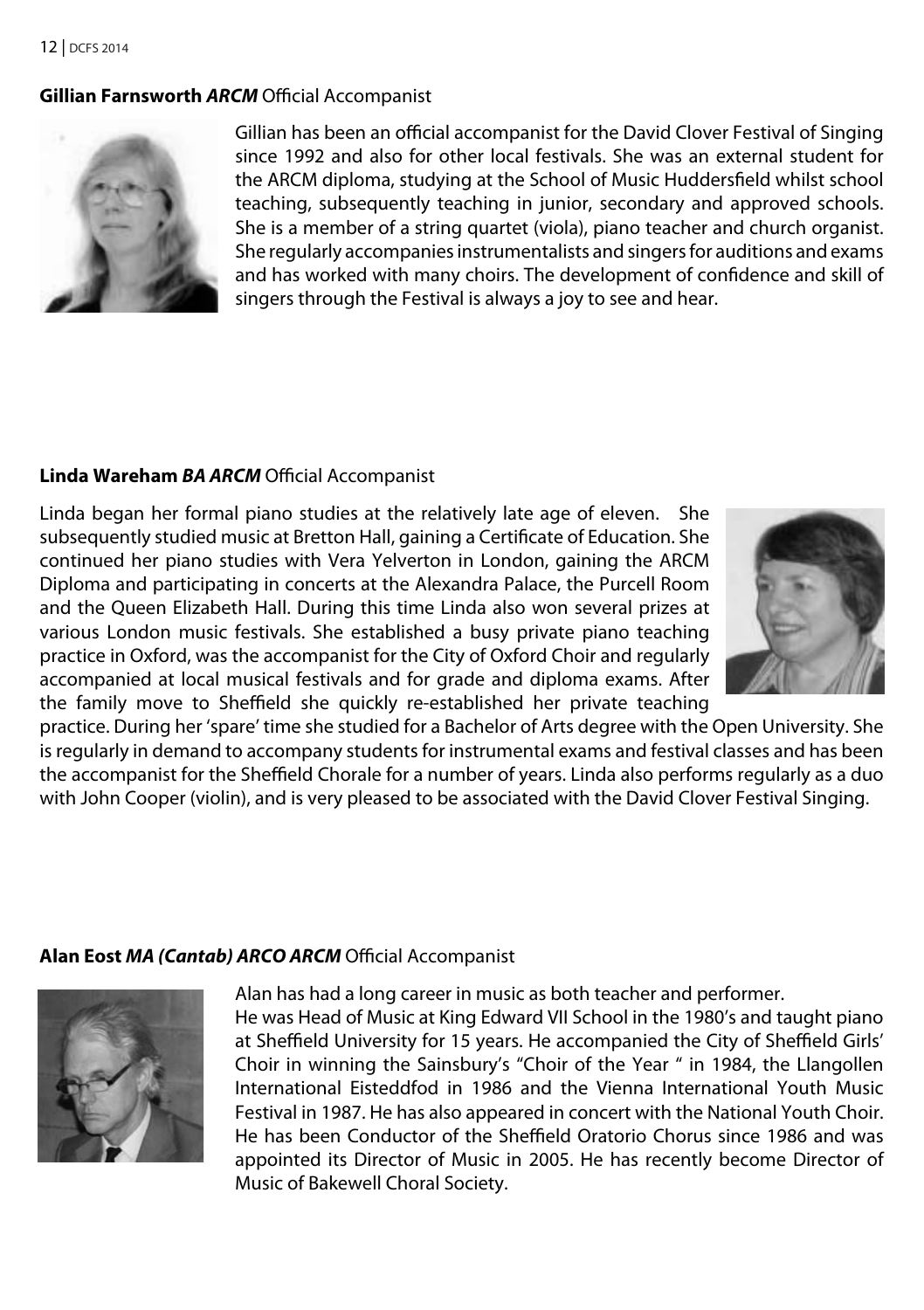#### **Elizabeth Watts** *Hon. D. Mus*

Vice-President

Elizabeth arrived in Sheffield 18 years old, with a passion for singing and a love of archaeology, which she was reading at the University. Although music was not her degree subject she took her singing seriously. Her teacher strongly encouraged her to enter competitions to gain performing experience and she was delighted to find a flyer for the David Clover Competition of Singing which provided her with the opportunity to perform many times, singing different repertoire and, gain a wealth of experience.

She is now a soprano of international renown, has sung for the English National Opera and is freelance singing all over the world. She has sung in such

prestigious venues as The Royal Opera House Covent Garden, The Santa Fe Opera, the Royal Festival Hall, and Theatre de Champs-Elysees in Paris to name a few. She also won the prestigious BBC Cardiff Singer of the World Competition in 2007.

She is proud to be sponsoring the Lied class at the DCFS as she hopes to inspire a new generation in the performance and love of wonderful music. We are equally proud that Elizabeth has kindly agreed to become one of the Vice-Presidents of the DCFS.

#### **James Kirkwood** *LRAM LTCL ARCM*

Vice-President



On David's death in January 1979 he took over the conductorship of Sheffield Teachers' Choir and with the support of Rupert Norris and the choir committee, set up 'The David Clover Festival of Singing' as a lasting tribute and memorial to this man who had done so much to direct James' future career as teacher, advisory teacher and finally adviser for music to the Sheffield L.E.A. - a post David Clover himself had held until his death.

#### **Richard Clover** *LTCL FASC*

Vice-President

Richard (the younger son of David Clover) like David studied at Trinity College of Music, London where his own passion for singing grew. Until his retirement in September 2013 Richard was senior Layclerk with Ely Cathedral Choir. He has sung in many of the great cathedrals and churches of England, Europe, Canada and the USA. Richard was Co-founder of the close harmony group 'shades of blue'. He has made numerous appearances on Radio and Television. He currently holds the position of Technical Manager at Ely Cathedral. He is also the Technical Manager for his recording company Lantern Productions.



Apart from supporting the Festival in person when he can, Richard is responsible for running and maintaining the Festival website along with compiling and type setting the Festival programme and other related Festival literature.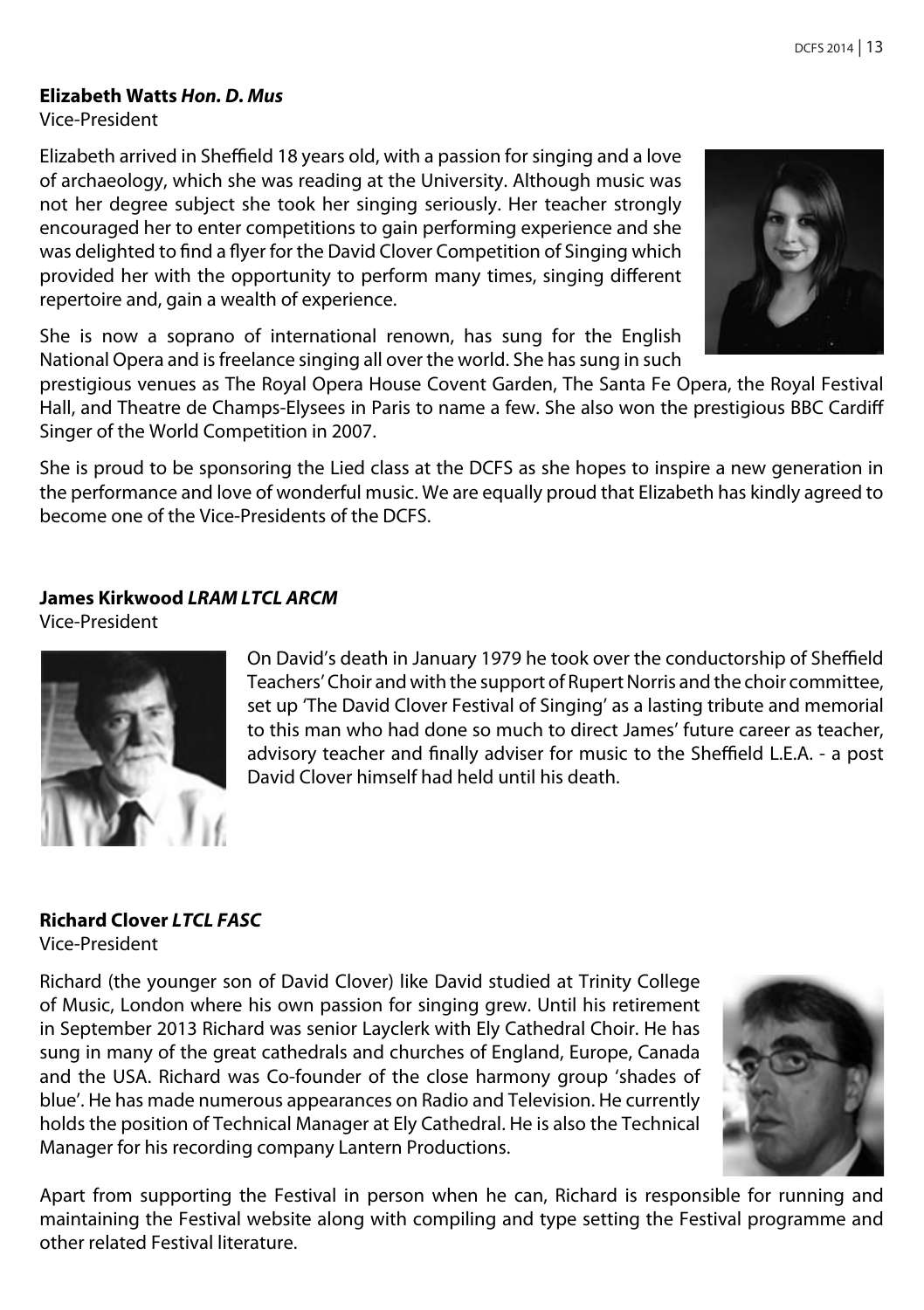# **Acknowledgements**

The committee of The City of Sheffield Teachers' Choir wishes to acknowledge its gratitude to the following people, businesses and organisations:

> **The General Manager and Staff, The Holiday Inn Dore and Totley United Reformed Church Dave Kenyon Pianos Trinity College, London The sponsors of the Class prize money The voluntary helpers The ISM Sheffield**

Miss J. Adam Rachel Bearpark Mr and Mrs M. Birks Mr and Mrs M. Bullas Richard Clover Neal Davies Mr and Mrs D. Durrant Alan Eost Mrs G. Farnsworth Miss J. Fowler Hallam Choral Society Miss D. Hallatt Mrs J. Hamnett

Mrs E. Hampshire Paul Harrison Mrs A. Hattersley Mrs F. Heath C. Herd (City Print Service) Mrs A. Howarth Mrs V. Ledbetter Mr and Mrs G. Littledyke Miss B. Moore Mrs R. Nichol James O'Malley Mrs M. Osbaldiston Mrs H. Page

Dr V. Pike Brian Robinson Mrs S. Saint Mrs J. Shapland Mrs L. Slegg Mrs M. Smith Mrs P. Wait Miss A. Walker Mrs L. Wareham Mrs J. Winslow Worrall Male Voice Choir

Those whose names were received after the programme had gone to press



## Trinity College London is proud to be supporting the David Clover Festival of Singing 2014

From Percussion to Piano, Singing to Musical Theatre, we provide a wide range of Grade, Certificate and Diploma exams designed to nurture musical development at every level.

**To find out more visit www.trinitycollege.co.uk/music**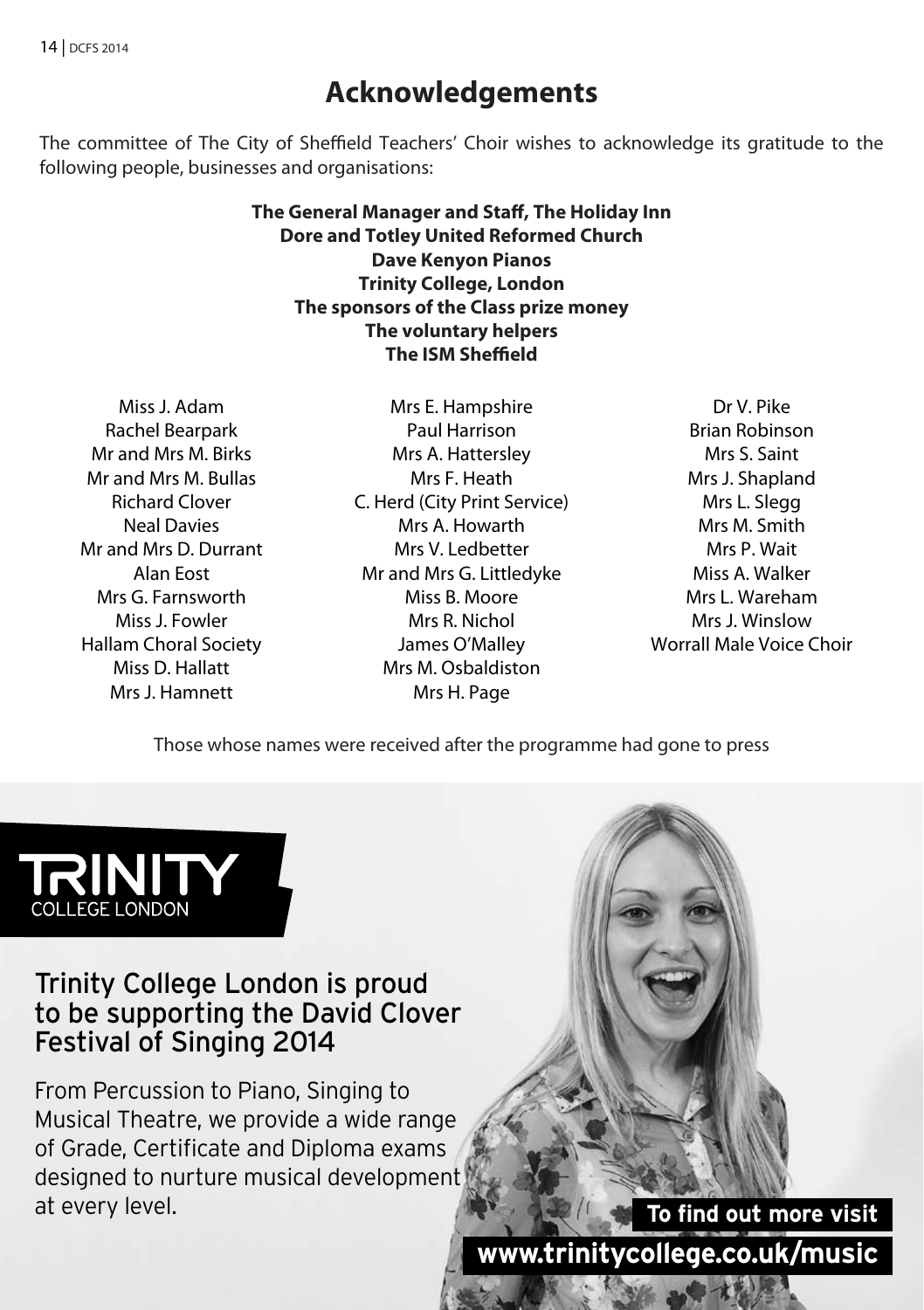# **Festival Officials**

Chairman: Joy Bowler Treasurer: David Potter House Manager: Roderick Hughes Trophy Steward: Roger Ledbetter Publicity: Roderick Hughes, Hazel Page Child Protection Officer: Joy Bowler Volunteer Helpers' Coordinator: Sonia Saint

# **Festival Dates**

## **Friday 6, Saturday 7 and Sunday 8 February 2015** Adjudicator Elizabeth Ritchie

# **DAVID CLOVER FESTIVAL FRIENDS**

Annual subscriptions to the Festival Friends are available in various categories. Each category entitles the subscriber to:

- free admission, and their guest(s), to all Festival sessions
- receive a free programme at the Festival on production of the Friends membership card
- have their name acknowledged in the Festival programme unless otherwise requested by the subscriber
- attend a Festival Friends' Reception, with their guest(s), during the Festival weekend The various categories are:
- Personal Membership a minimum of £20 for the subscriber and 1 quest
- Family Membership a minimum of £30 for the subscriber and 3 quests
- Corporate, Organisation or Group Membership a minimum of £50 for 6 people, or a minimum of £75 for 7-10 people.

Any Personal Member, or a member of a Family or Group, who is a tax payer, can gift-aid their subscription which would allow the Festival to reclaim income tax on your donation. Any queries about the Festival Friends scheme may be addressed to Di Hallatt (0114 249 0402) or by email (dhallatt@beachcroft.co.uk).

Please send your donation (cheques payable to *David Clover Festival of Singing*) to: **David Clover Festival Friends, 12 Byron Road, Sheffield, S7 1RY.** A receipt will be sent to you.

| Ms Judith Adam           | Dr Sylvia Dunkley                     | Shelagh Marston                |
|--------------------------|---------------------------------------|--------------------------------|
| Mrs Jean Baines          | Dr John Dunkley                       | Miss H Mather (standing order) |
| C E Barkla               | Mrs Ann Durrant (honorary)            | Jean and Malcolm Mercer        |
| David and Enid Bishop    | Mr John Evans                         | Miss B E Moore                 |
| <b>Bolsterstone MVC</b>  | Mr N and Mrs P Fuller                 | <b>Heather Morris</b>          |
| Joy Bowler               | Diane Hallatt                         | Hazel Page                     |
| Miss Elsie Brownlee      | <b>Stuart and Elizabeth Hampshire</b> | Janet Philbedge                |
| Michael and Della Bullas | Ann Hattersley                        | Sonia C Saint                  |
| Mrs Janet M Clark        | Mrs Sylvia Holloway                   | <b>Anthony Trippett</b>        |
| Marjorie Cockburn        | J H and O M Kirkwood                  | Mrs Mary Smith                 |
| <b>Trevor Dickinson</b>  | Phyllis Laycock                       | Phyllis Wait                   |
| Mrs Stephanie Dixon      | Mrs E Lister                          | Sheila Wilkinson               |
|                          |                                       |                                |

Those whose names were received after the programme had gone to press.